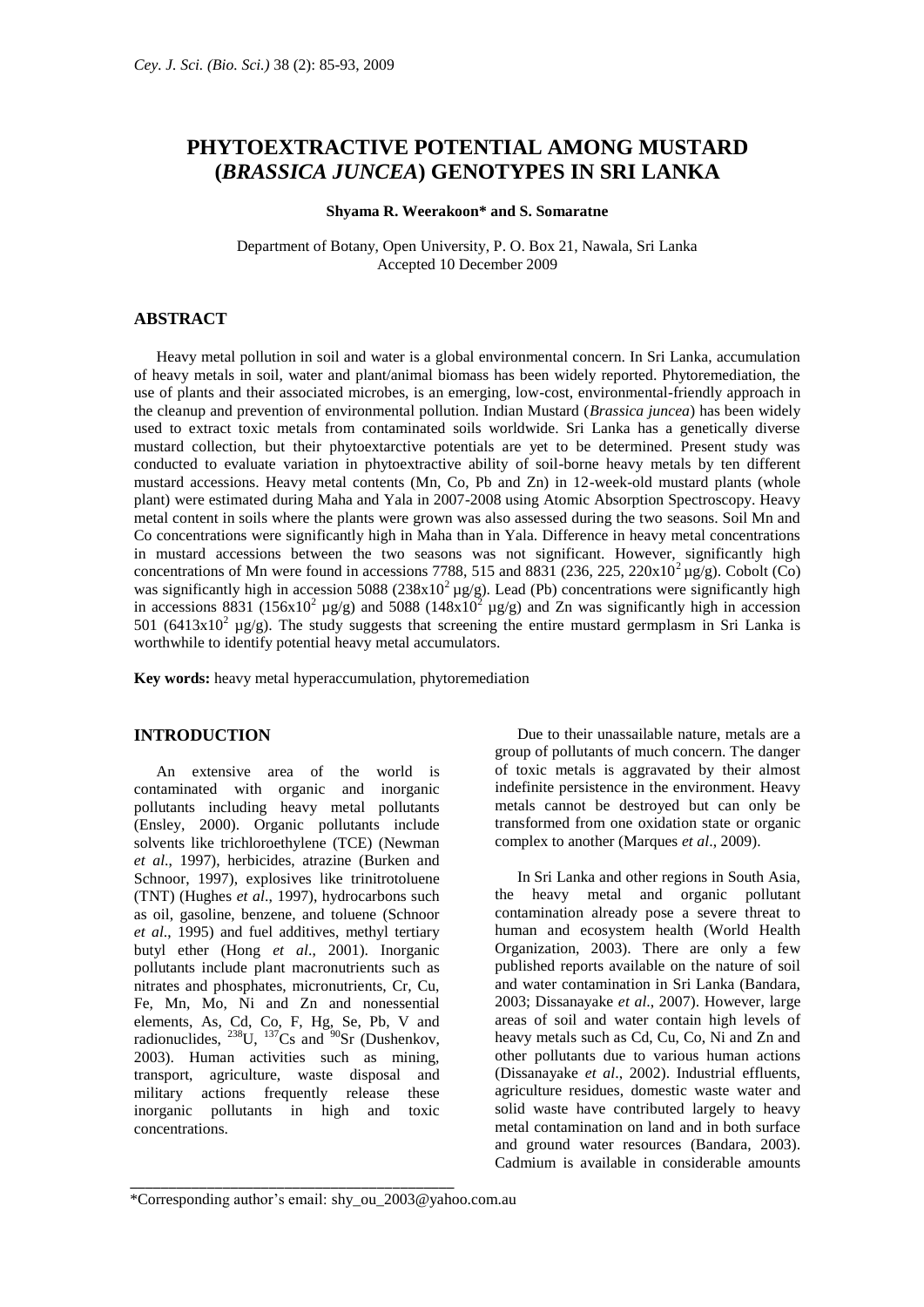in soils, water, plant and animal biomass in the dry zone (Bandara, 2006).

Phytoremediation, the use of plants and their associated rhizospheric microorganisms to remove, degrade, or immobilize various contaminants from polluted soils, sediments, groundwater or surface water, is a novel strategy. Metal hyperaccumulator plant species are able to accumulate at least 0.1% of the leaf dry weight in a heavy metal (Baker and Whiting, 2002). This is a low cost and eco-friendly means of reclaiming heavy metal contaminated soils (Rajakaruna *et al*., 2006). The cost of growing crops is minimal compared to those of soil removal and replacement. As biological processes are ultimately solar-driven, phytoremediation is on average ten-fold cheaper than engineering-based remediation methods (Marques *et al*., 2009). A limitation of phytoremediation is that the plant roots have to be able to reach the pollutant and act on it. Therefore, the soil characteristics, toxicity level, and climate have to be amenable to plant growth. Furthermore, the pollutant must not only be within physical reach of the roots, it must be bioavailable for absorption as well (Pilon-Smits and Freeman, 2006). Phytoextraction is the most commonly recognized of all phytoremediation technologies. This involves removal of heavy metals from soil by means of plant uptake. This technology is based on the capacity of the roots to absorb, translocate, and concentrate toxic metals from soil to the above ground harvestable plant tissues. This localization results in a reduction of the contaminated mass and also in the transfer of the metal from an aluminosilicatebased matrix (soil) to a carbon-based matrix (plants). The carbon in the plant material can be oxidized to carbon dioxide, further decreasing (and concentrating) the mass of material to be treated, disposed, or recycled (Blaylock and Huang, 2000). In practice, metal-accumulating plants are seeded or transplanted into metalpolluted soil and are cultivated using established agricultural practices. The roots of established plants absorb metal elements from the soil and translocate them to the above-ground shoots, in leaves and other parts of shoots. After sufficient plant growth and metal accumulation, the aboveground parts of the plant are harvested, a process referred to as phytomining. Phytomining is a "green" technology that uses metalhyperaccumulating plant species to extract metals from soil, harvest the biomass and burn it to produce bio-ore (Brooks *et al*., 1998; Robinson *et al*., 2009). This results in the permanent removal of metals from the site.

Phytoextraction is a long-term remediation effort which requires many cropping cycles to reduce metal concentrations (Kumar *et al*., 1995). As a plant-based technology, the success of phytoextraction is inherently dependent upon proper plant selection. The selected plants must be fast growing and have the ability to accumulate large quantities of environmentally important metal contaminants in their shoot tissues (Blaylock *et al*., 1997; McGrath, 1998).

Several plant families contain an unusually high number of hyperaccumulators. These plant families include Asteraceae, Brassicaceae, Euphorbiaceae, Fabaceae, Flacourtiaceae and Violaceae (Kumar *et al*., 1995; Dushenkov *et al*., 1995). Members of the Brasicaceae are promising candidates for phytoextraction of metals. Different genera of the Brassicaceae are known to accumulate heavy metals such as Pb, Cd, Zn and Ni (Prasad and Freitas, 2003; Robinson *et al*., 2009). Over the past decade, researchers have sought to perfect the phytoextraction remediation technology. The majority of phytoextraction research has focused on finding the ideal metal-accumulating plant and the means by which metals can be liberated from the soil for root uptake. At present, Indian mustard (*B. juncea*) is among the most viable candidates for the phytoextraction of a number of metals including Cd, Cr  $(IV)$ ,  $^{137}Cs$ , Cu, Ni, Pb, U and Zn (Kumar *et al*., 1995; Blaylock *et al*., 1997; Zhu *et al*., 1999). An experiment was conducted by Kumar *et al*. (1995) to test many fast growing *Brassica* taxa for their ability to tolerate and accumulate metals, including mustard (*B. juncea* L.), black mustard (*B. nigra* Koch), turnip (*B. campestris* L.), rape (*B. napus* L.) and kale (*B. oleracea* L.). Although all *Brassica* taxa accumulated heavy metals, *B. juncea* showed the highest capacity to accumulate heavy metals in roots and translocate Cu, Cr (IV), Cd, Ni, Pb and Zn for shoot accumulation (Kumar *et al*., 1995; Jiang *et al*., 2000). Kumar *et al*. (1995) also investigated possible genetic variations in different *B. juncea* accessions in the hope of finding some that have greater phytoextraction potential than others.

The evolution of the hyperaccumulator trait is believed to have occurred as a trait beneficial to the plant (Baker *et al*., 2000). The biological mechanisms of metal accumulation are diverse. However, a requirement for hyperaccumulation is the ability to efficiently tolerate high concentrations of metals within plant tissues (Reeves and Baker, 2000). Further, the ecological role of metal hyperaccumulation is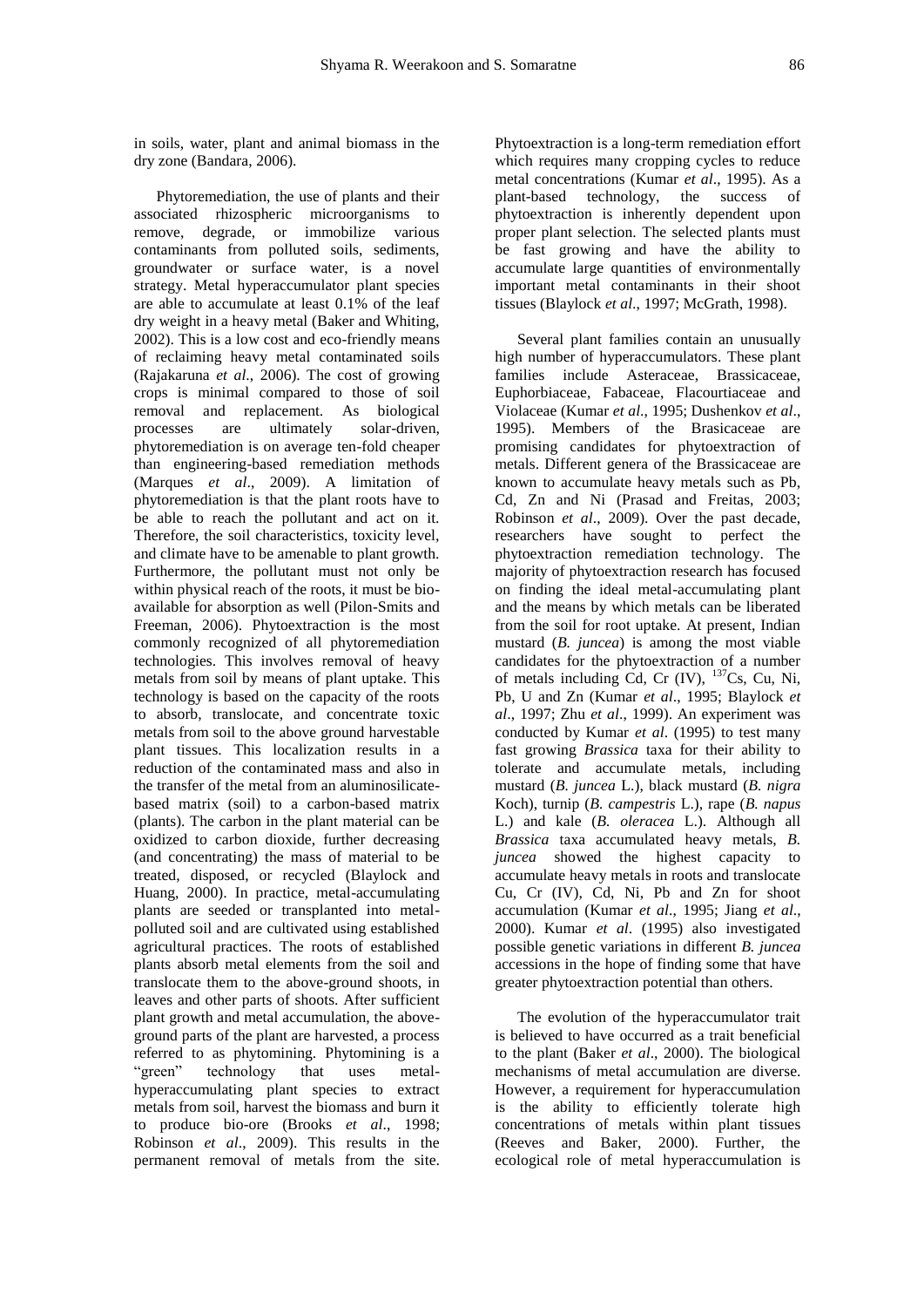still uncertain. However, several studies have shown that metal-accumulating plants are better able to defend against fungal and insect attacks as well as herbivores (Boyd and Martens, 1998; Boyd, 2004). Another hypothesis for the benefit of metal hyperaccumulation is "elemental allelopathy", which is the deterrence of colonization of other plants in the zone beneath hyperaccumulator plants (Zhang *et a*l., 2007).

Sri Lanka has a genetically diverse mustard (*B. juncea* (L.) Cazen) germplasm of over sixty accessions, stored in the gene bank of the Plant Genetic Resource Centre (PGRC) (PGRC Catalogue, 1999). The term accession refers to seeds that have been gathered from a particular area and are now a part of a collection at a seed bank or plant-introduction station (Kumar *et al*., 1995). Molecular studies with AFLP fluorescent markers on the genetic diversity of these mustard accessions showed the presence of highly diverse genetic variation among mustard germplasm in Sri Lanka (Weerakoon *et al*., 2008). However, their phytoextarctive potentials are yet to be determined.

A field study was conducted in a site at Nagollagama, Maho in the Kurunegala District, where wide agricultural practices are undertaken. It is anticipated that soil is contaminated with heavy metals due to heavy use of fertilizer, herbicides and insecticides. A water quality assessment carried out in 2007 reported that there were Cr and Cu contaminations in water bodies in the Kurunegala District (Dissanayake *et al*., 2007). In the present study, ten mustard accessions were selected from the mustard germplasm collection at PGRC and were used to assess the heavy metal phytoextractive ability of these accessions.

## **MATERIALS AND METHODS**

Ten mustard accessions ((AC 501, 515, 580, 790, 1099, 1814, 2122, 5088, 7788 and 8831) were planted in a study site at Nagollagama, Maho in the Kurunegala District. There were ten replicates for each mustard accession and the planting was done using a random block design (RBD). The plants were grown during the two seasons Yala (October 2007 to March 2008) and Maha (April to September 2008). Plant materials (whole plant) were harvested 12 weeks after planting and washed five times with distilled water. Plants were air-dried and then oven dried at 60 ◦C for 72 h and weighed. Dried plant tissue (0.5 g) was digested in 20 ml acid mixture of

concentrated  $H_2SO_4$ :  $HClO_4$  (4:1) and the final volume was made to 25 ml. The heavy metal content of Mn, Co, Pb, and Zn in the plant biomass of each mustard accession was determined (in µg/g oven dry weight) for plants grown in Maha and Yala using Atomic Absorption Spectrum (AAS) (Lindsay and Norvell, 1978).

Ten soil samples were taken at 10 cm depth from the site at random and pooled into one sample. Three composite soil samples were taken for each season. Soil samples were crushed to pass through a 2 mm sieve and available heavy metals were extracted using Ammonium Bicarbonate-Diethyline Triamine Penta Acetic Acid as a multinutrient extractant (ABDTPA) (Soltanpour and Schwab, 1977). These soil extracts were used to estimate heavy metal content using Atomic Absorption Spectroscopy (AAS) (Linn and Doran, 1984). Soil heavy metal concentrations were expressed in µg/g of oven dried soil weight for Mn, Co, Pb and Zn.

For data analysis statistical software SAS 9.1 was used and comparisons were made at  $\alpha$  = 0.05 level using Duncan's Multiple Range Test (DMRT).

### **RESULTS**

There was no apparent difference in the heavy metal content in different mustard accessions during Maha and Yala seasons (Table 1). However, different mustard accessions showed variation in their heavy metal accumulation capacity. Significantly high concentrations of Mn were found in accessions AC 7788, 515 and 8831. Cobolt (Co) was significantly high in accession AC 5088. Accessions AC 8831 and 5088 showed significantly high Pb concentrations and Zn was significantly high in accession AC 501 (Table 2).

Heavy metal concentrations in soil were higher during Maha season compared to Yala season (soil Mn and Co concentrations were relatively high). Available Zn concentration  $(6515x10<sup>2</sup> \text{ µg/g})$  in soil was higher than that of other heavy metals in both seasons (Table 3). Similarly, all mustard accessions had a higher Zn content in the biomass than other heavy metals during both seasons (Table 1).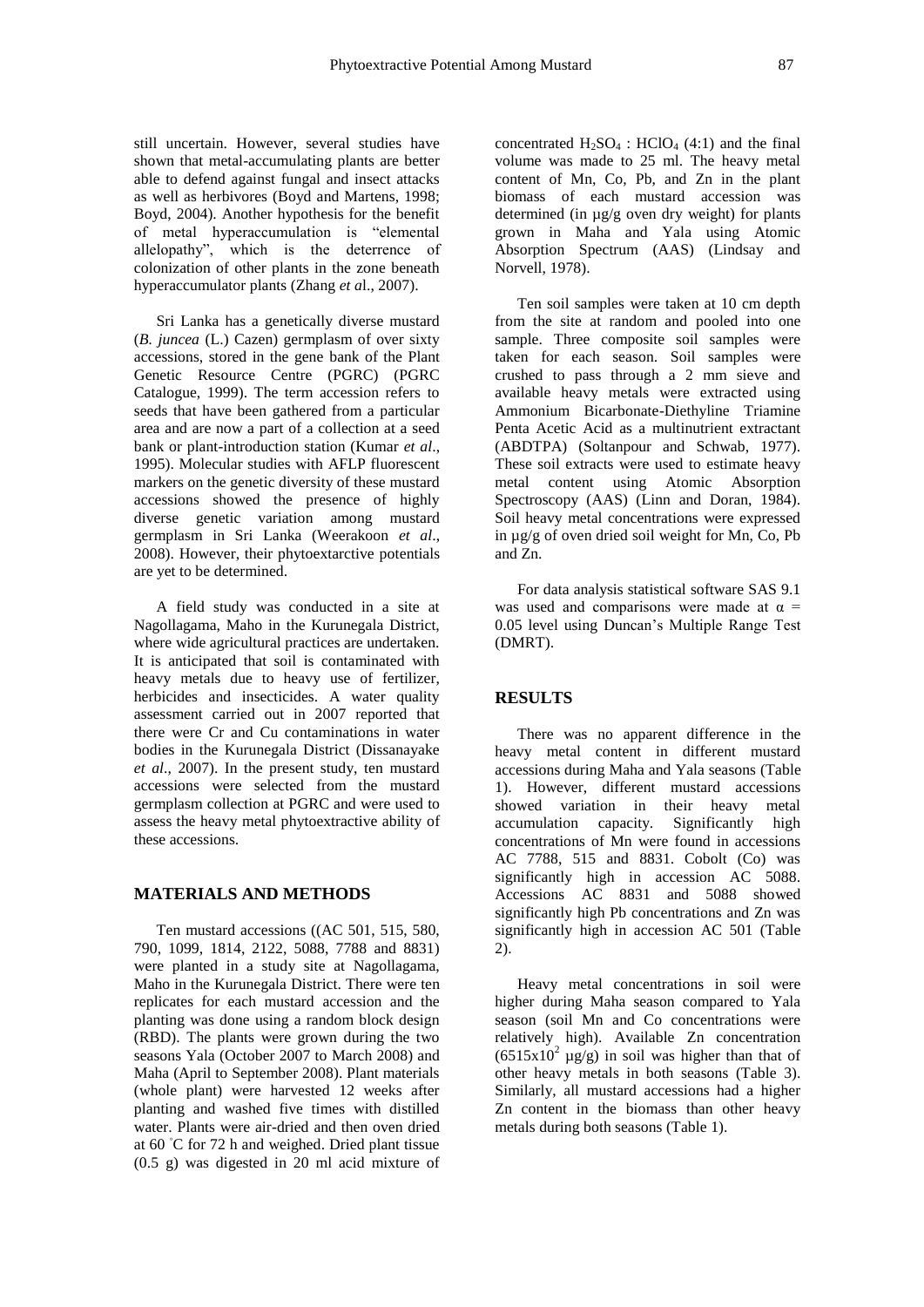Table 4 gives a comparison of accumulated Mn, Co, Pb and Zn in the plant biomass of ten mustard accessions (mean values of Maha and Yala seasons), available soil heavy metal content (mean values of Maha and Yala seasons) and the minimum standard concentrations of each heavy metal in µg/g dry weight expected to contain in plant biomass to consider a plant/species as a hyperaccumulator (Baker and Brooks, 1989). The results demonstrated that all ten mustard accessions have accumulated Mn, Co, Pb and Zn content exceeding the limits characterizing hyperaccumulation for those metals. Therefore, all mustard accessions are considered to be good hyperaccumulators with varied heavy metal accumulation potentials among them.

Comparatively, higher concentrations of Mn was found in mustard accessions AC 7788, 515 and 8831 and a higher Co concentrations in AC 5088. Lead (Pb) concentration was higher in AC 8831 and 5088. A higher Zn concentration was observed in AC 501 (Table 2).

Relatively, AC 501 is a good Zn accumulator while AC 5088 being a good Co and Pb accumulator. AC 8831 is comparatively a good Mn and Pb accumulator.

**Table 1. Heavy metal concentrations (in μg/g) in plant biomass of ten mustard accessions in Maha and Yala seasons.**

| <b>Mustard</b> |                      | Mn                  | Co                  |                     | Pb                  |                     | Zn                   |                      |  |
|----------------|----------------------|---------------------|---------------------|---------------------|---------------------|---------------------|----------------------|----------------------|--|
| Acc.           | Maha                 | Yala                | Maha                | Yala                | Maha                | Yala                | Maha                 | Yala                 |  |
| AC 501         | $172x10^2$           | $150 \times 10^{2}$ | $116 \times 10^{2}$ | $84 \times 10^2$    | $108 \times 10^{2}$ | $102 \times 10^{2}$ | 6450 $x10^2$         | 6376 $x10^2$         |  |
|                | $\pm 0.03$           | $\pm 0.01$          | $\pm 0.01$          | $\pm 0.01$          | $\pm 0.10$          | $\pm 0.04$          | $\pm 0.29$           | $\pm 0.65$           |  |
| AC 515         | $213 \times 10^{2}$  | $236 \times 10^2$   | $159 \times 10^{2}$ | $49 \times 10^{2}$  | $78 \times 10^2$    | $30 \times 10^2$    | $3286 \times 10^{2}$ | $3609 \times 10^{2}$ |  |
|                | $\pm 0.02$           | $\pm 0.01$          | $\pm 0.02$          | $\pm 0.01$          | $\pm 0.04$          | $\pm 0.01$          | $\pm 0.84$           | $\pm 0.58$           |  |
| AC 580         | $144 \times 10^{2}$  | $158 \times 10^{2}$ | $106 \times 10^{2}$ | $90 \times 10^{2}$  | $35 \times 10^2$    | $36 \times 10^{2}$  | $4260 \times 10^{2}$ | $3636 \times 10^{2}$ |  |
|                | $\pm 0.02$           | $\pm 0.01$          | $\pm 0.01$          | $\pm 0.01$          | $\pm 0.02$          | $\pm 0.02$          | ±0.39                | $\pm 0.47$           |  |
| AC 790         | $208 \times 10^{2}$  | $184 \times 10^{2}$ | $200 \times 10^{2}$ | $128 \times 10^{2}$ | $55 \times 10^2$    | $21 \times 10^2$    | $4222 \times 10^{2}$ | $4286 \times 10^{2}$ |  |
|                | $\pm 0.02$           | $\pm 0.01$          | ±0.04               | $\pm 0.01$          | $\pm 0.04$          | $\pm 0.01$          | $\pm 0.42$           | $\pm 0.53$           |  |
| AC 1099        | $161 \text{ x} 10^2$ | $232 \times 10^2$   | $242 \times 10^2$   | $124 \times 10^{2}$ | $162 \times 10^{2}$ | $61 \times 10^{2}$  | $4096 \times 10^{2}$ | $4112 \times 10^{2}$ |  |
|                | $\pm 0.02$           | $\pm 0.01$          | ±0.04               | $\pm 0.01$          | $\pm 0.04$          | $\pm 0.04$          | $\pm 0.57$           | $\pm 0.34$           |  |
| AC 1814        | $144 \times 10^{2}$  | $179 \times 10^{2}$ | $222 \times 10^2$   | $148 \times 10^{2}$ | $147 \times 10^{2}$ | $83 \times 10^2$    | $4728 \times 10^{2}$ | 3890 $x10^2$         |  |
|                | $\pm 0.01$           | $\pm 0.03$          | $\pm 0.01$          | $\pm 0.04$          | $\pm 0.03$          | $\pm 0.06$          | ±0.69                | $\pm 0.20$           |  |
| AC 2122        | $158 \times 10^{2}$  | $164 \times 10^{2}$ | $154 \times 10^{2}$ | $128 \times 10^{2}$ | $24 \times 10^2$    | $61 \times 10^{2}$  | $4522 \times 10^{2}$ | $4658 \times 10^{2}$ |  |
|                | $\pm 0.02$           | $\pm 0.02$          | $\pm 0.01$          | $\pm 0.02$          | $\pm 0.01$          | $\pm 0.05$          | ±0.69                | $\pm 0.66$           |  |
| AC 5088        | $170 \times 10^{2}$  | $139 \times 10^{2}$ | $224 \times 10^2$   | $252 \times 10^2$   | $184 \times 10^{2}$ | $111 \text{ x}10^2$ | $2892 \times 10^{2}$ | $4718 \times 10^{2}$ |  |
|                | $\pm 0.02$           | $\pm 0.01$          | $\pm 0.01$          | $\pm 0.16$          | $\pm 0.04$          | $\pm 0.05$          | $\pm 0.40$           | $\pm 0.35$           |  |
| AC 7788        | $239 \times 10^{2}$  | 232 x10             | $186 \times 10^{2}$ | $112 \times 10^{2}$ | $31 \times 10^2$    | $58 \times 10^2$    | 3994 $x10^2$         | $3508 \times 10^{2}$ |  |
|                | $\pm 0.05$           | $\pm 0.01$          | ±0.04               | $\pm 0.01$          | $\pm 0.01$          | $\pm 0.04$          | $\pm 0.35$           | ±0.39                |  |
| AC 8831        | $230 \times 10^2$    | $210 \times 10^{2}$ | $130 \times 10^{2}$ | $196 \times 10^{2}$ | $128 \times 10^{2}$ | $183 \times 10^{2}$ | 3938 $x10^2$         | $3298 \times 10^{2}$ |  |
|                | $\pm 0.01$           | $\pm 0.03$          | $\pm 0.01$          | $\pm 0.05$          | $\pm 0.06$          | $\pm 0.03$          | $\pm 0.47$           | $\pm 0.84$           |  |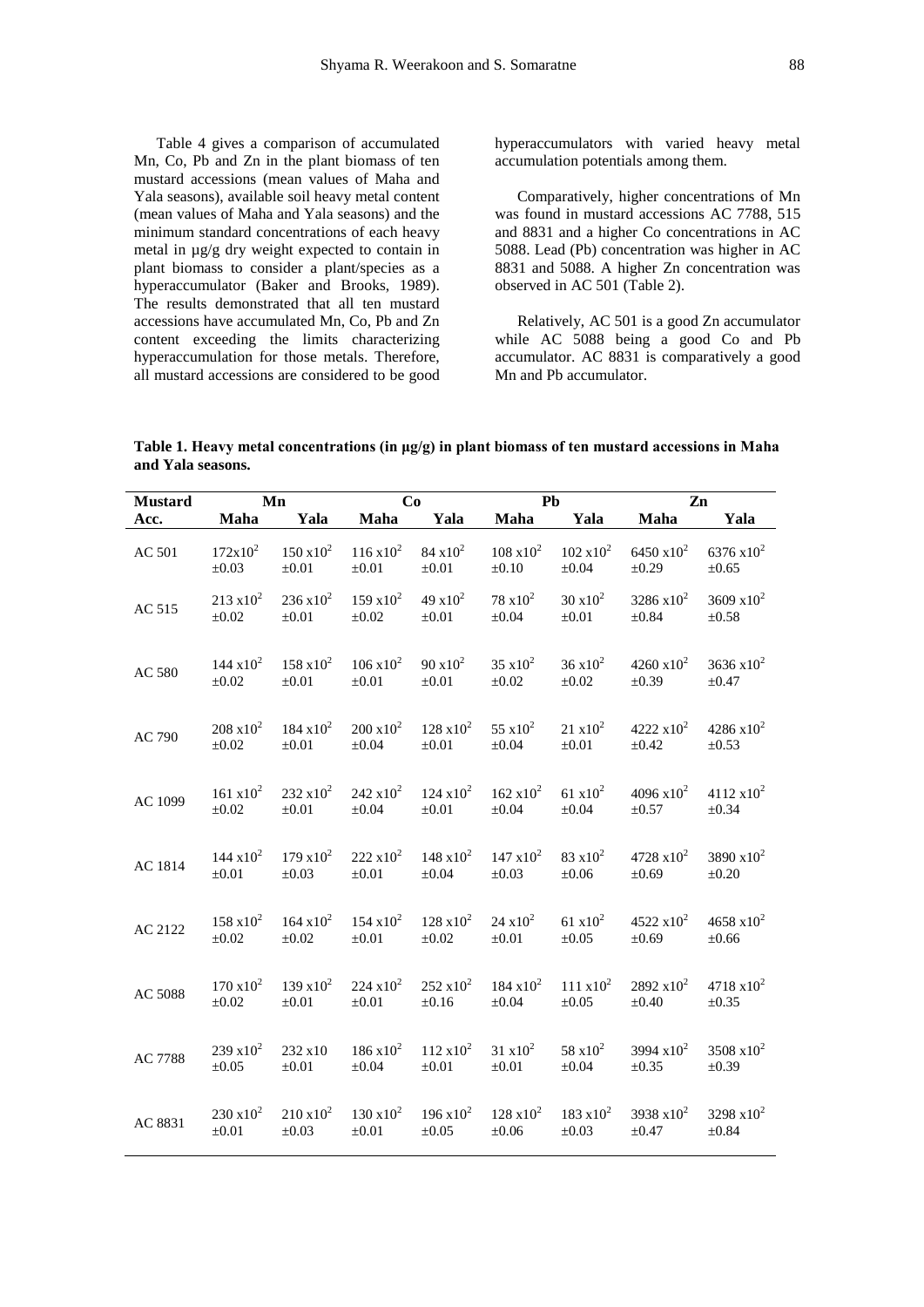| <b>Mustard</b>    | Mn                             | Co                   | <b>Ph</b>             | Zn                      |
|-------------------|--------------------------------|----------------------|-----------------------|-------------------------|
| <b>Accessions</b> |                                |                      |                       |                         |
| AC 501            | $161x10^2 b$                   | $100 \times 10^2$ b  | $105 \times 10^2$ ab  | $6413 \times 10^{2}$ a  |
| AC 515            | $225 \times 10^2$ a            | $104 \times 10^2$ b  | 54 $x10^2$ b          | $3448 \times 10^2$ b    |
| AC 580            | $151 \text{ x} 10^2 \text{ h}$ | 98 x $10^2$ b        | $36 \times 10^2$ b    | $3948 \times 10^2$ b    |
| AC 790            | 196 x10 <sup>2</sup> ab        | $164 \times 10^2$ ab | $38 \times 10^2$ b    | $4254 \times 10^{2}$ b  |
| AC 1099           | $197 \times 10^2$ ab           | $183 \times 10^2$ ab | $112 \times 10^2$ ab  | $4104 \times 10^{2}$ h  |
| AC 1814           | $162 \times 10^2$ b            | $185 \times 10^2$ ab | $115 \times 10^2$ ab  | 4309 x10 <sup>2</sup> b |
| AC 2122           | $161 \times 10^2$ b            | 141 $x10^2$ ab       | 43 x $10^2$ h         | $4590 \times 10^{2}$ b  |
| AC 5088           | $155 \times 10^2$ b            | $238 \times 10^2$ a  | $148 \times 10^2$ a   | 3805 $x10^2$ b          |
| AC 7788           | $236 \times 10^2$ a            | $149 \times 10^2$ ab | $45 \times 10^2$ b    | 3751 $x10^2$ b          |
| AC 8831           | $220 \times 10^2$ a            | $163 \times 10^2$ ab | $156 \times 10^{2}$ a | $3618 \times 10^2 b$    |

**Table 2. Mean heavy metal concentrations (in μg/g) in dry matter of plant biomass of ten mustard accessions (n = 10).** (Means within a column followed by the same letter are not significantly different according to Duncan's Multiple Range Test at  $\alpha = 0.05$ ).

| Table 3. Mean heavy metal concentrations (in µg/g) in soil during Maha and Yala seasons. |  |  |  |  |  |  |
|------------------------------------------------------------------------------------------|--|--|--|--|--|--|
|                                                                                          |  |  |  |  |  |  |

| <b>Season</b>     | Mn                  | Co                  | Pb                   | Zn                   |
|-------------------|---------------------|---------------------|----------------------|----------------------|
| Yala              | $697x10^2$          | $152 \times 10^{2}$ | $111 \text{ x} 10^2$ | $6025 \times 10^{2}$ |
|                   | $\pm 0.07$          | $\pm 0.04$          | $\pm 0.02$           | $\pm 0.35$           |
| Maha              | $945 \times 10^{2}$ | $181 \times 10^{2}$ | $114 \times 10^{2}$  | $7004 \times 10^{2}$ |
|                   | $\pm 0.12$          | $\pm 0.05$          | $\pm 0.01$           | $\pm 0.39$           |
| <b>Mean Total</b> | $821 \times 10^2$   | $167 \times 10^{2}$ | $113 \times 10^2$    | $6515 \times 10^{2}$ |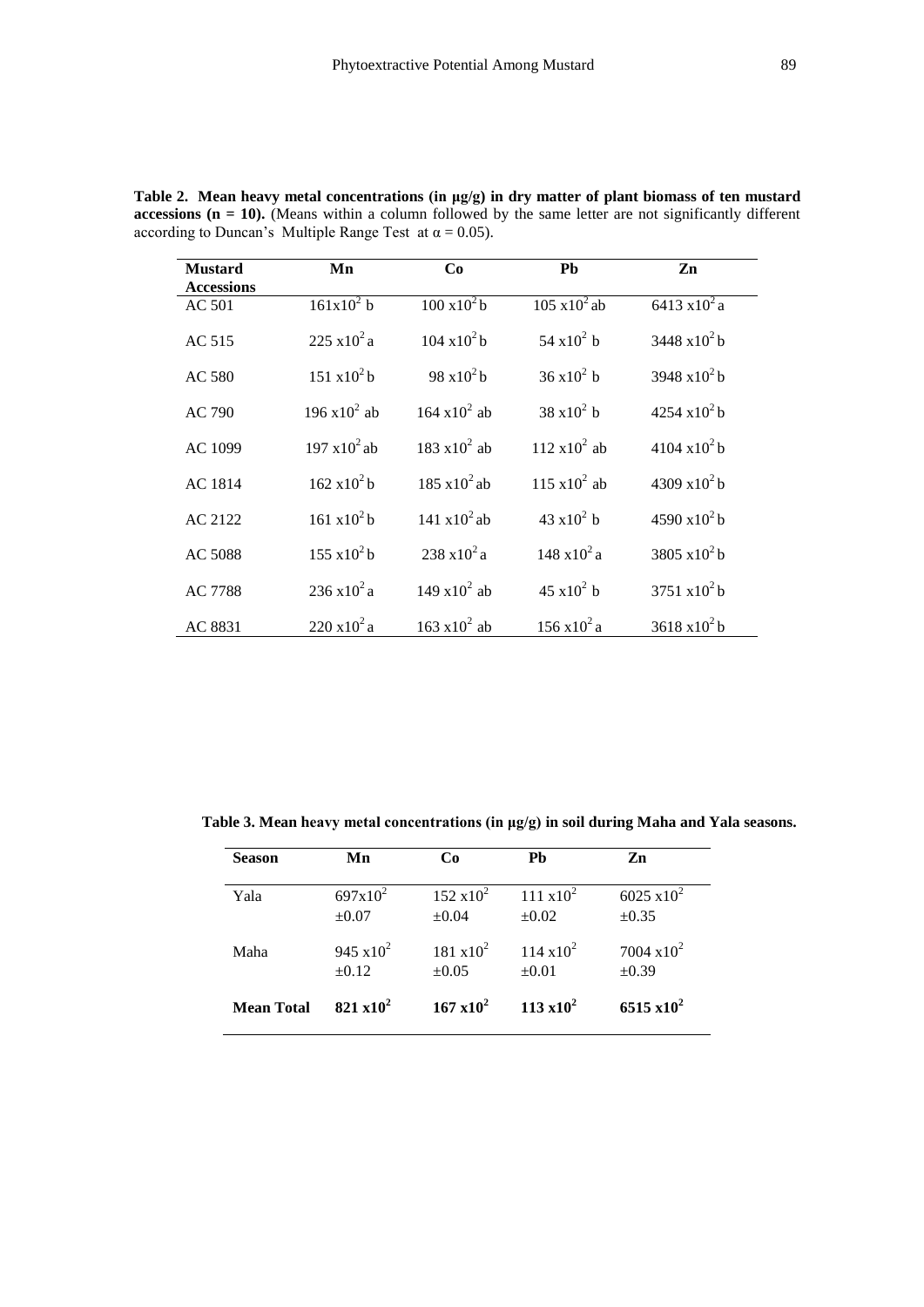| <b>Mustard</b>   | Mn                                         |            | Co                                             |                                         |                                                | Pb         | Zn                                         |             |
|------------------|--------------------------------------------|------------|------------------------------------------------|-----------------------------------------|------------------------------------------------|------------|--------------------------------------------|-------------|
| <b>Accession</b> | (µg/g dry weight)<br>STD value: $>10x10^3$ |            | $(\mu g/g$ dry weight)<br>STD value: $>1x10^3$ |                                         | $(\mu g/g$ dry weight)<br>STD value: $>1x10^3$ |            | (µg/g dry weight)<br>STD value: $>10x10^3$ |             |
|                  | In Plant<br><b>Biomass</b>                 | In soil    | In Plant<br><b>Biomass</b>                     | In soil                                 | In Plant<br><b>Biomass</b>                     | In soil    | In Plant<br><b>Biomass</b>                 | In soil     |
| <b>AC 501</b>    | $161x10^2$                                 | $821x10^2$ |                                                | $100 \times 10^{2}$ $167 \times 10^{5}$ | $105x10^2$                                     | $113x10^2$ | $6413x10^2$                                | $6515x10^2$ |
| AC 515<br>AC 580 | $225 \times 10^2$<br>$151 \text{ x} 10^2$  |            | $104 \times 10^{2}$<br>$98 \times 10^2$        |                                         | 54 $x10^2$<br>$36x10^2$                        |            | $3448x10^2$<br>$3948x10^2$                 |             |
| AC 790           | $196 \times 10^{2}$                        |            | $164 \times 10^{2}$                            |                                         | $38x10^2$                                      |            | $4254x10^2$                                |             |
| AC1099           | $197 \times 10^{2}$                        |            | $183 \times 10^{2}$                            |                                         | $112x10^2$                                     |            | $4104x10^2$                                |             |
| AC 1814          | $162 \times 10^{2}$                        |            | $185x0^2$                                      |                                         | $115x10^2$                                     |            | $4309x10^2$                                |             |
| AC 2122          | $161 \times 10^{2}$                        |            | $141x10^2$                                     |                                         | $43x10^2$                                      |            | $4509x10^2$                                |             |
| AC 5088          | $155 \times 10^{2}$                        |            | $238 \times 10^{2}$                            |                                         | $148x10^5$                                     |            | $3805x10^2$                                |             |
| AC 7788          | $236 \times 10^{2}$                        |            | $149 \times 10^{2}$                            |                                         | $45x10^2$                                      |            | $3751x10^2$                                |             |
| AC 8831          | $220 \times 10^2$                          |            | $163 \times 10^{2}$                            |                                         | $156x10^2$                                     |            | $3618x10^2$                                |             |

**Table 4. Mean heavy metal concentrations (in μg/g) in ten mustard accessions and mean (in Maha and Yala) soil heavy metal concentrations.** 

|  |  |  | (STD - Minimum recommended standard heavy metals concentrations in hyperaccumulator plants.) |  |
|--|--|--|----------------------------------------------------------------------------------------------|--|
|  |  |  |                                                                                              |  |

## **DISCUSSION**

Heavy metal pollution in soil and water is an environmental concern today. Metals and other inorganic contaminants are among the most prevalent forms of contaminants found at waste sites and their remediation in soil and sediments are among the most technically difficult. The projected cost for remediation of areas containing mixtures of heavy metals and organic pollutants by conventional means is estimated to be several billion US\$ over the next decade (Prasad and Freitas, 2003). However, phytoremediation technologies are on average ten-fold cheaper than conventional engineeringbased remediation methods (Marques *et al*., 2009).

Although all the mustard accessions present in Sri Lanka are *B. jun*cea (L.) Czern, they exhibit different phenotypes based on their geographic distribution in Sri Lanka (Weerakoon *et al*., 2008). Molecular analysis with AFLP

markers and cluster analysis of the results have confirmed that these accessions fall into five major clusters showing diverse genetic variation (Weerakoon *et al*., 2008). Similarly, Kumar *et al*. (1995) found that Indian mustard accessions also exhibit considerable phenotypic variation. Indian mustard accessions 426308, 211000, 426314 and 182921 are among the best suited for phytoextraction compared to several other accessions. Several researchers have confirmed the phytoremediation potential of these accessions over other *B. juncea* accessions (Blaylock *et al*., 1997; Ebbs and Kochian, 1998).

A plant is said to be a hyperaccumulator if it can concentrate the pollutants in a minimum percentage which varies according to the pollutant involved. For heavy metals Ni, Cu, Co, Cr and Pb, a hyperaccumulator plant needs to contain over 1000 µg/g of leaf dry weight. For Zn and Mn, hyperaccumulator plants should contain above 10,000 µg/g leaf dry weight (Baker and Brooks, 1989). The results of the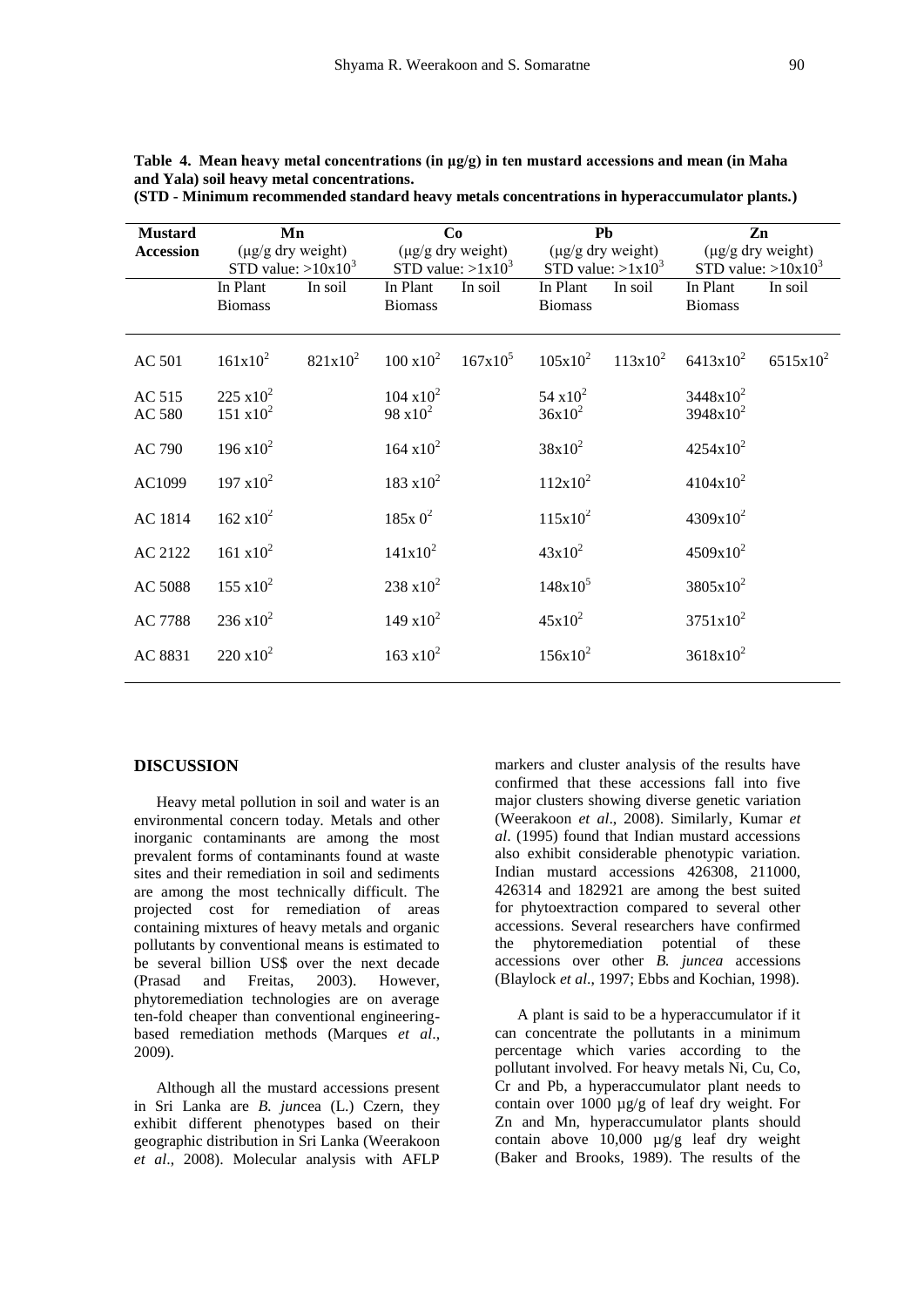present study have shown that all ten mustard accessions are effective accumulators of Mn, Co, Pb and Zn with varied heavy metal accumulation potentials among them.

Results of the present study indicate that different mustard accessions (genotypes) possess varying heavy metal accumulation capacity. All mustard accessions accumulated Zn than other heavy metals. This could be due to a higher content of Zn in soil than Mn, Co and Pb, due to a greater need for Zn in plants being an essential micronutrient or due to greater efficiency in absorbing Zn from soil than other heavy metals. Accession AC 501 showed a significantly high Zn accumulation than all other accessions. According to Ebbs and Kochian (1997), *B. juncea*, *B. napus* and *B. rapa* are more effective at removing Zn from soil than Cu. However, further laboratory and field studies are needed for complete understanding of the hyperaccumulation capacity of these mustard accessions. The findings of the present study suggest that it is worthwhile screening the entire Sri Lankan mustard germplasm for their variability in phytoextraction potential, in order to identify heavy metal accumulators of great phytoextraction potential.

Although difference in heavy metal concentrations in mustard accessions between two seasons was not significant, Mn and Co concentrations in soil were significantly high in Maha than in Yala. During Maha, there was no limitation in soil moisture due to abundant rainfall. However, soil moisture considerably varied during Yala season. Fluctuation of soil macro and micro nutrients during Maha and Yala may have contributed to depletion of soil organic carbon (SOC) and increase in the C:N ratio as well as variation of soil pH. Soil colloidal particles provide large interface and specific surface areas, which play an important role in regulating the concentrations of many trace elements and heavy metals in natural soils (Marques *et al*., 2009).

In Sri Lanka, mustard cultivations are common and they are well adapted to grow in the Dry, Intermediate and Wet zones. Identification of mustard genotypes within local mustard germplasm for higher phytoextractive capacity is very useful. Selection and cultivation of such accessions in heavy metal contaminated areas will enable reclaiming these lands for better use in an eco-friendly and cost-effective manner. The present study revealed that three mustard accessions out of the ten were superior Mn, Co, Pb and Zn hyperaccumulators. Studies by Rajakaruna and Bohm (2002) and Rajakaruna and Baker (2004) have shown high levels of heavy metal accumulation in whole-plant in several Sri Lankan taxa. These include *Crotalaria biflora* (Fabaceae), *Evolvulus alsinoides* (Convolvulaceae), *Hybanthus enneasermus* (Violaceae) for Ni; and *Clerodendron infortunatum* (Verbanaceae), *Croton bonpladianus* (Euphorbiaceae), *Geniosporum tenuiflorum* (Lamiaceae), *Tephrosia villosa* (Fabaceae) and *Waltheria indica* (Sterculiaceae) for Cu. However, prior to this study no work has been reported on phytoextractive potential of *Brassica juncea* (Brasicaceae) genotypes in Sri Lanka.

## **ACKNOWLEDGEMENTS**

We acknowledge the Plant Genetic Resources Centre, Peradeniya for providing seed material for experimentation. Assistance given by Mr. L. A. D. D. Chaminda in conducting experiments is appreciated. We thank the reviewer Dr. Nishantha Rajakaruna of San Jose State University, U.S.A. for his comments, which helped to improve the manuscript.

#### **REFERENCES**

Baker, A. J. M. and Brooks, R. R. (1989). Terrestrial higher plants with hyperaccumulate metal elements – a review of their distribution, ecology and phytochemistry. *Biodiversity* **1**: 81- 126.

Baker, A. J. M., McGrath, S. P., Reeves, R. D. and Smith, J. A. C. (2000). Metal hyperaccumulator plants: A review of the ecology and physiology of a biological resource for phytoremediation of metal polluted soils. In: N. Terry and G. Banuelos (Eds.), *Phytoremediation of Contaminated Soil and Water*, Lewis, Boca Raton, FL, USA, 85-108

Baker, A. J. M. and Whiting, S. M. (2002). In Search for the Holy Grail-another step in understanding metal hyperaccumulation? *New Phytologist* **155**: 1-7.

Bandara, N. I. G. J. (2003). Water and waste water issues in Sri Lanka. *Water Science and Technology* **47**: 305-312.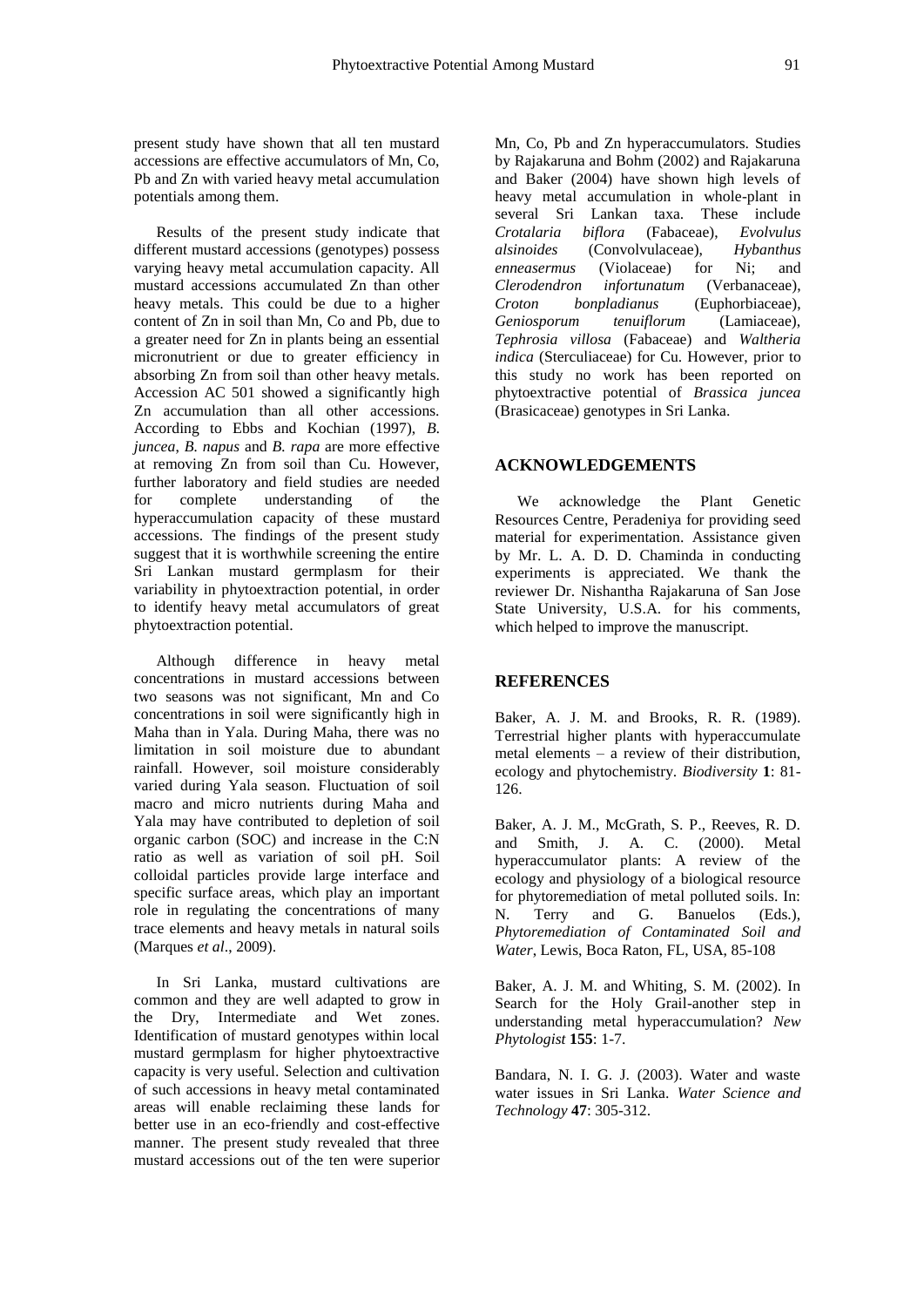Bandara, S. (2006). "Rajarata Goveen Wakugadu Roogeen Karana Pohora". *Lakbima*, December 10, Pp. 21.

Blaylock, M. J. and Huang, J. W. (2000). Phytoextraction of metals. In: I. Raskin and B. D. Ensley (Eds.), *Phytoremediation of toxic metals. Using plants to clean up the environment*. J. Wiley & Sons, New York, USA, 53-70.

Blaylock, M. J., Salt, D. E., Dushenkov, S., Zakharova, O., Gussman, C., Kapulink, Y., Ensley, B. D. and Raskin, I. (1997). Enhanced accumulation of Pb in Indian mustard by soilapplied chelating agents. *Environmental Science and Technology* **31**: 856-860.

Boyd, R. S. and Martens, S. N. (1998). The significans of metal hyperaccumulation for biotic interactions. *Chemoecology* **8**: 1-7.

Boyd, R. S. (2004). Ecology of metal hyperaccumulation. *New Phytologist* **162**: 563- 567.

Brooks, R. R., Chambers, M. F., Nicks, L. J. and Robinson, B. H. (1998). Phytomining. *Trends in Plant Science* **3**: 359-362.

Burken, J. G. and Schnoor, J. L. (1997). Uptake and metabolism of atrazine by popler trees. *Environmental Science and Technology* **31**: 1399-1406.

Dissanayake, P., Clemett, A., Jayakody, P. and Amarasinghe, P. (2007). *Report on Water Quality Survey and Pollution in Kurunegala, Sri Lanka.*

Dissanayake, U. S., Tennakoon, K. U. and Priyantha, N. (2002). Potential of two invasive plant species, *Lantana camara* L. and *Wedelia trilobata* L. for selective heavy metal uptake. *Ceylaon Journal of Science (Bio. Sci*.) **29**: 1-11.

Dushenkov, V., Kumar, P. B. A. N, Motto, H. and Raskin, I. (1995). Rhizofilteration: the use of plants to remove heavy metal from aqueous streams. *Environmental Science and Technology* **29**: 1239-1245.

Dushenkov, S. (2003). Trends in phytoremediationof radionuclides. *Plant and Soil* **249**: 167-175.

Ebbs, S. D. and Kochian, L. V. (1997). Toxicity of zinc and copper to *Brassica* species: Implications for phytoremediation. *Journal of Environmental Quality* **26**: 776-781.

Ebbs, S. D. and Kochian, L. V. (1998). Phytoextraction of zinc by oat (*Avena sativa*), barley (*Hordeum vulgare*), and Indian mustard (*Brassica juncea*). *Environmental Science and Technology* **32**: 802-806.

Ensley, B. D. (2000). Phytoremediation for toxic metals – using plants to clean-up the environment. In: I. Raskin and B. D. Ensley (Eds.), *Rational for use of phytoremediation*, John Wiley & Sons, Inc., 3-13.

Hong, M. S., Farmayan, W. F., Dortch, I. J., Chiang, C. Y., McMillan, S. K. and Schnoor, J. L. (2001). Phytoremediation of uraniumcontaminated soils: role of organic acids in triggering uranium hyperaccumulation in plants. *Environmental Science and Technology* **35**: 1231-1239.

Hughes, J. B., Shanks, J., Vanderford, M., Lauritzen, J. and Bhadra, R. (1997). Transformatiom of TNT by aquatic plants and plant tissue cultures. *Environmental Science and Technology* **31**: 266-271.

Jiang, W., Liu, D. and Hou, W. (2000). Hyperaccumulation of Lead by roots, hypocotyls, and shoots of *Brassica juncea*. *Biologia Plantarum* **43(4)**: 603-606.

Kumar, P. B. A. N., Dushenkov, V., Motto, H. and Raskin, I., (1995). Phytoextraction: the use of plants to remove heavy metals from soils. *Environmental Science and Technology*, **29**: 1232-1238.

Lindsay, W. L. and Norvell, W. A. (1978). Development of a DTPA soil test for Zn, Fe, Mn and Cu. *Soil Science Society of America Journal* **42**: 421-428.

Linn, D. M. and Doran, J. W. (1984). Effect of water-filled pore space on carbon dioxide and nitrous oxide production in tilled and non tilled soils. *Soil Science Society of America Journal* **48**: 1267-1272.

Marques, A., Rangel, A. O. S. S. and Castro, P. M. L. (2009). Remediation of Heavy Metal Contaminated Soils: Phytoremediation as a Potentially Promising Clean-up Technology. *Critical Reviews in Environmental Science and Technology* **39**: 622-654.